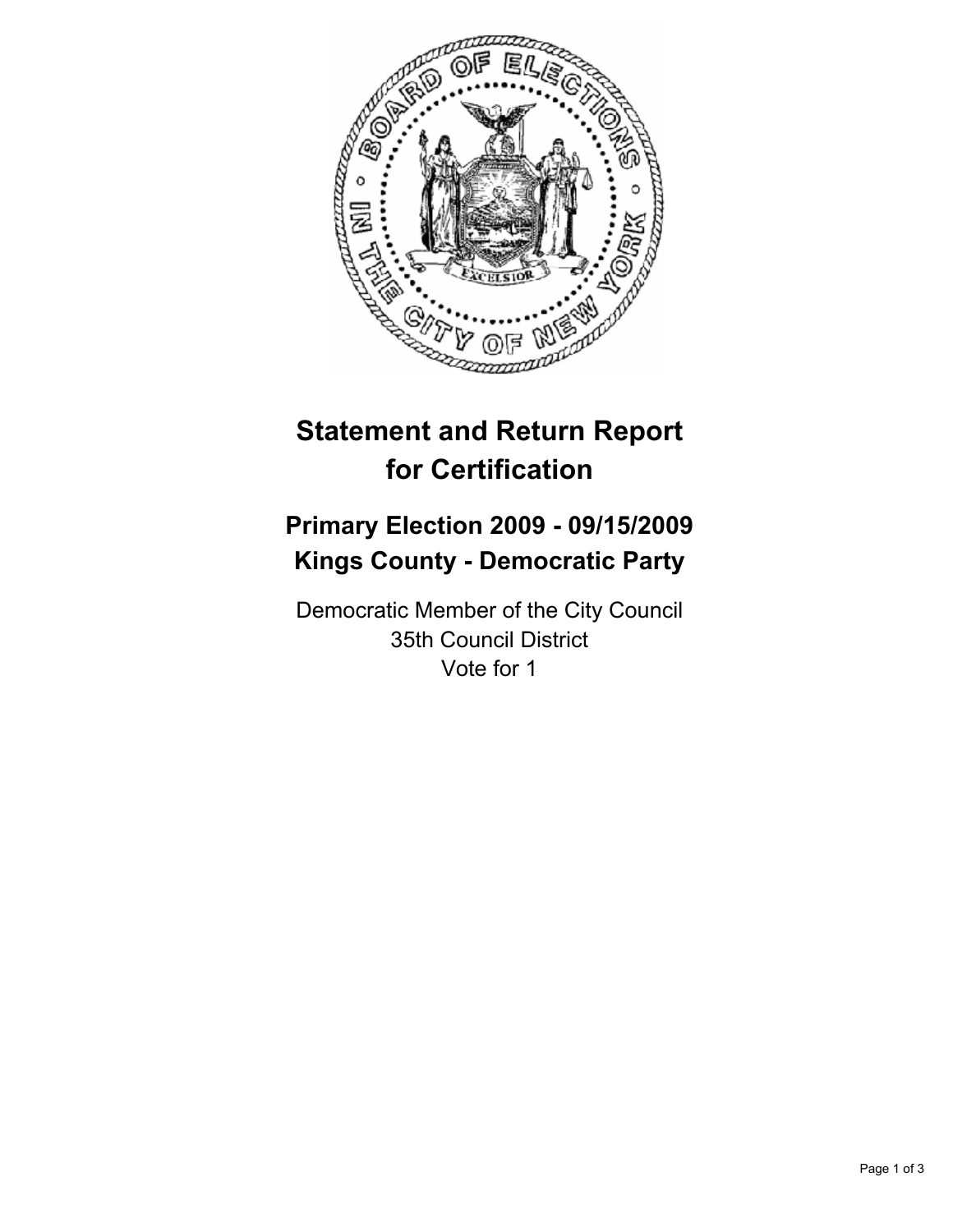

# **Assembly District 43**

| <b>EMERGENCY</b>           | 0     |
|----------------------------|-------|
| ABSENTEE/MILITARY          | 26    |
| AFFIDAVIT                  | 13    |
| <b>MEDHANIE ESTIPHANOS</b> | 50    |
| DELIA M HUNLEY-ADOSSA      | 298   |
| LETITIA JAMES              | 982   |
| <b>Total Votes</b>         | 1.330 |

### **Assembly District 50**

| <b>EMERGENCY</b>           |       |
|----------------------------|-------|
| ABSENTEE/MILITARY          | 43    |
| AFFIDAVIT                  | 11    |
| <b>MEDHANIE ESTIPHANOS</b> | 88    |
| DELIA M HUNLEY-ADOSSA      | 198   |
| LETITIA JAMES              | 1.166 |
| <b>Total Votes</b>         | 1.452 |

#### **Assembly District 52**

| <b>Total Votes</b>         | 458 |
|----------------------------|-----|
| LETITIA JAMES              | 394 |
| DELIA M HUNLEY-ADOSSA      | 35  |
| <b>MEDHANIE ESTIPHANOS</b> | 29  |
| AFFIDAVIT                  | 3   |
| ABSENTEE/MILITARY          | 3   |
| <b>EMERGENCY</b>           | 0   |

# **Assembly District 56**

| <b>EMERGENCY</b>           | 0   |
|----------------------------|-----|
| ABSENTEE/MILITARY          | 0   |
| AFFIDAVIT                  | 0   |
| <b>MEDHANIE ESTIPHANOS</b> | 6   |
| DELIA M HUNLEY-ADOSSA      | 36  |
| <b>LETITIA JAMES</b>       | 77  |
| <b>Total Votes</b>         | 119 |

### **Assembly District 57**

| LETITIA JAMES<br>KEA HODGE (WRITE-IN) | 5,408 |
|---------------------------------------|-------|
| DELIA M HUNLEY-ADOSSA                 | 810   |
| <b>MEDHANIE ESTIPHANOS</b>            | 315   |
| AFFIDAVIT                             | 86    |
| ABSENTEE/MILITARY                     | 193   |
| <b>EMERGENCY</b>                      | 56    |